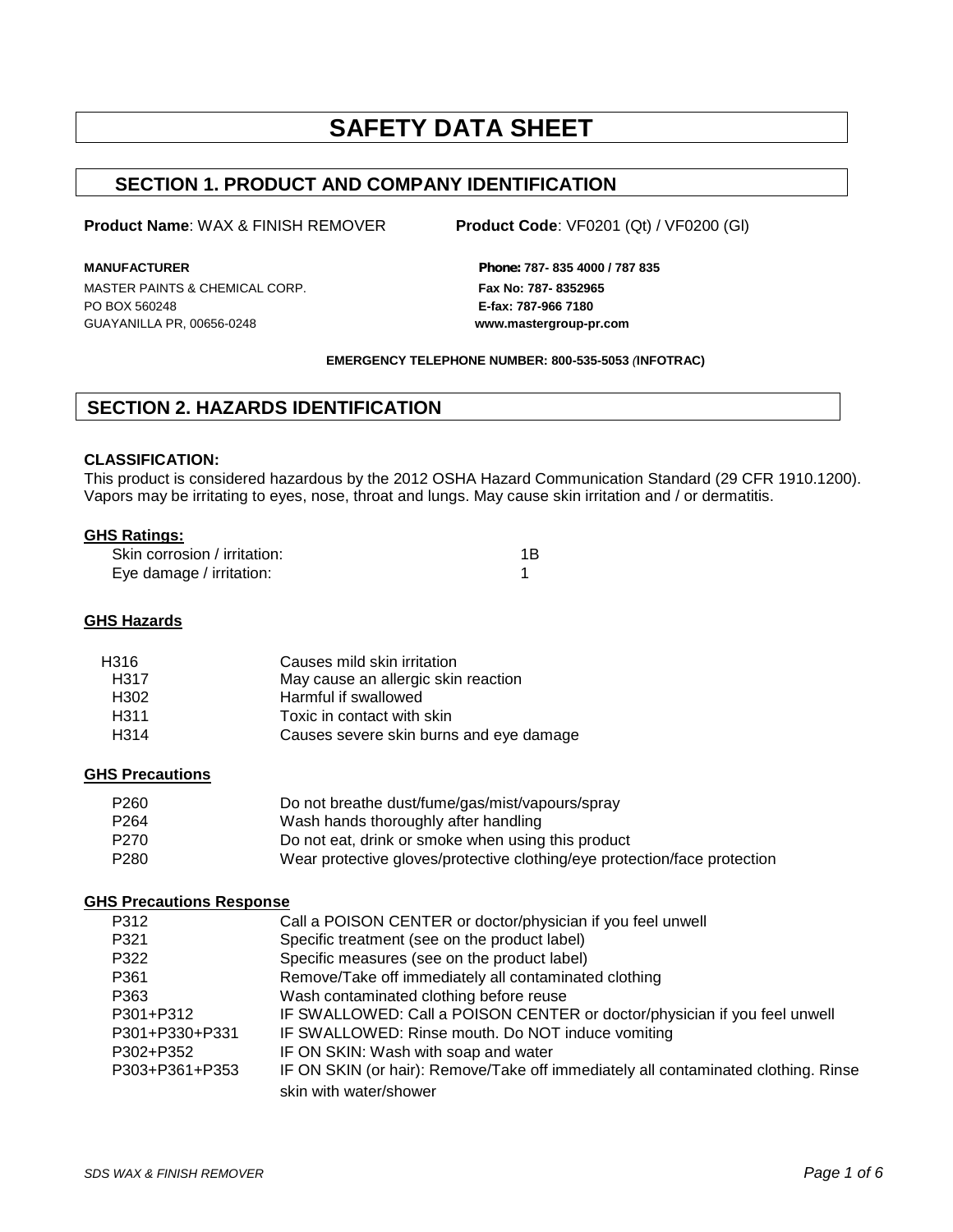| P304+P340        | IF INHALED: Remove victim to fresh air and keep at rest in a position comfortable for |
|------------------|---------------------------------------------------------------------------------------|
|                  | breathing                                                                             |
| P305+P351+P338   | IF IN EYES: Rinse continuously with water for several minutes. Remove contact         |
|                  | lenses if present and easy to do, continue rinsing and Call a POISON CENTER or        |
| Doctor/physician |                                                                                       |

#### **GHS Storage and Disposal**

| P405             | Store locked up                                                                    |
|------------------|------------------------------------------------------------------------------------|
| P403+P235        | Store in a well-ventilated place. Keep cool                                        |
| P <sub>501</sub> | Dispose of contents/container in accordance with all local, regional, national and |
|                  | International regulations.                                                         |

#### **Signal Word: Danger**



# **SECTION 3. COMPOSITION INFORMATION ON INGREDIENTS**

| <b>Chemical Name</b>    | <b>CAS number</b> | <b>Weight Range Concentration %</b> |
|-------------------------|-------------------|-------------------------------------|
| Water                   | 7732-18-5         | $60.00 - 65.00$                     |
| 2-Butoxyethanol         | 111-76-2          | $25.00 - 27.00$                     |
| Ethanolamine            | 141-43-5          | $4.00 - 6.00$                       |
| Supplier Trade Secret 1 | Proprietary       | $0.50 - 1.50$                       |
| Supplier Trade Secret 2 | Proprietary       | $0.01 - 0.15$                       |

# **SECTION 4. FIRST AID MEASURES**

## **SIGNS AND SYMPTOMS OF OVERESPOSURE**

**Eyes**: Severe burning sensation, damage market by burns.

**Skin:** Burning sensation, redness.

**Ingestion**: Irritation of mouth, throat, along with stomach upset, vomiting.

**Inhalation**: Irritation of nose, throat and lungs with coughing, sneezing, possible difficulty breathing. **Acute Toxicity**: Corrosive to eyes. Causes moderate to severe skin irritation. Harmful if swallowed. **Chronic Effects:** Not Established

I**nhalation**: If user experience difficulty, move to air free of vapors. Administer oxygen or artificial respiration until medical assistance can be rendered. Obtain medical attention immediately. Remove contaminated clothing and loosen remaining clothing. Allow patient to assume most comfortable position and keep warm

**Eye Contact:** Immediately rinse thoroughly with plenty of water for at least 15 minutes, remove contact lenses if present and easy to do. Continue to flush with water, forcibly holding eyelids apart to ensure complete irrigation of all of the eye and lid tissues. Flushing the eyes with water within several seconds is essential to achieve maximum effectiveness. Seek immediate medical attention.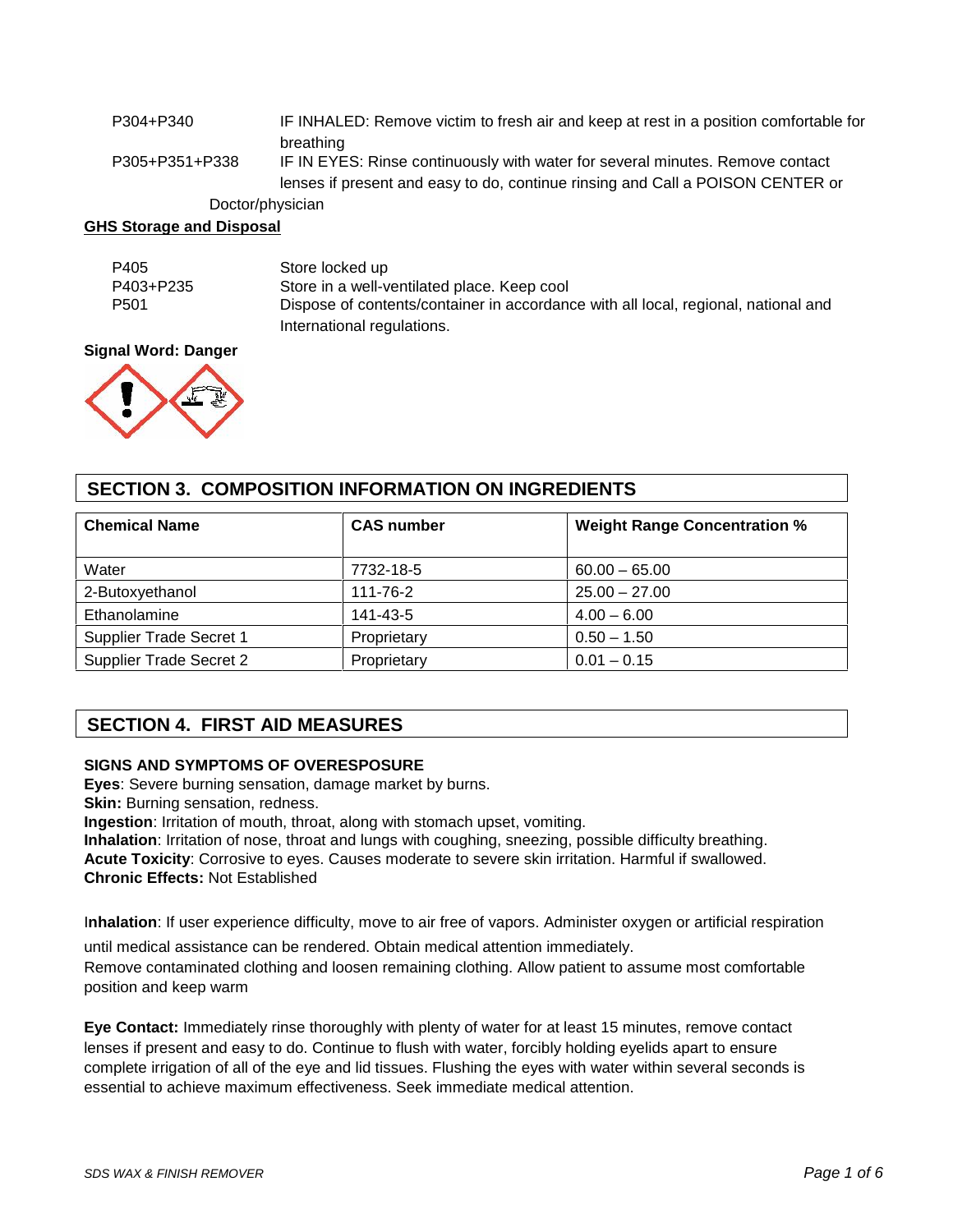**Skin Contact:** Immediately flush with plenty of water for at least 15 minutes while removing contaminated clothing and shoes. Wash off with soap and plenty of water. Consult a physician. Seek Immediate medical attention.

**Ingestion:** Do NOT induce vomiting. Never give anything by mouth to an unconscious person. Rinse mouth thoroughly with water. If vomiting occurs spontaneously, keep airway clear. Keep head low so that stomach content doesn't get into the lungs. Seek immediate medical attention.

**Notes to Physician:** Show this safety data sheet to the doctor in attendance. Probable mucosal damage may contraindicate the use of gastric lavage

# **SECTION 5. FIRE FIGHTING MEASURES**

**Flash Point:** 65ºC (144 ºF)

**General Hazard**: Combustible liquid

**Extinguishing Media:** Use Dry chemical, carbon dioxide, or water spray when fighting fires involving this material.

**Explosion Hazards:** Fire exposed containers may burst due to increased pressure from heat.

**Hazardous combustion Products:** Alkaline vapors

**Hazardous Decomposition Products**: Nor Established

**Fire Fighting Procedures**: Use an extinguishing agent suitable for surrounding fire

**Fire Equipment:** Wear NIOSH approved positive - pressure self-contained breathing apparatus and full protective clothing. In case of fire and/or explosion do not breathe fumes

# **SECTION 6. ACCIDENTAL RELEASE MEASURES**

#### **Environmental Precautions**

**Water Spill:** Avoid discharges into open waterways. **Land spill:** Avoid discharge to soil **Air Spill**: Not Applicable

**Spill / Leak Procedures**: Follow preplanned emergency procedures. Only properly equipped, trained, functional personnel should attempt to contain a leak. All other personnel should be evacuated from the danger area. Using full protective equipment, apply appropriate emergency device or other securement technology to stop the leak if possible.

**Small Spills:** Dilute with water and mop up, or absorb with an inert dry material and place in an appropriate waste disposal container. If necessary: neutralize the residue with a dilute solution of sodium carbonate.

**Large Spills**: Evacuation of surrounding area may be necessary for large spills. Wear appropriate personal protective equipment. Completely contain spilled material with dikes, sandbags, etc. Shut off ventilation system if needed, Reprocess or reuse if possible. Neutralize with soda ash or dilute caustic soda. Collect with appropriate absorbent and place into suitable container. Keep out of sewers and water supplies, this material is acidic and may lower the pH of the surface waters with low buffering capacity.

# **SECTION 7. HANDLING AND STORAGE**

**Handling Precautions**: Read carefully all cautions and directions on product label before use. Since empty container retains residue, follow all label warnings even after container is empty. Dispose the empty container according to all regulations. Do not reuse this container.

Wear appropriate personal protective equipment. Do not breathe mist or vapor. Do not get in eyes, on skin, on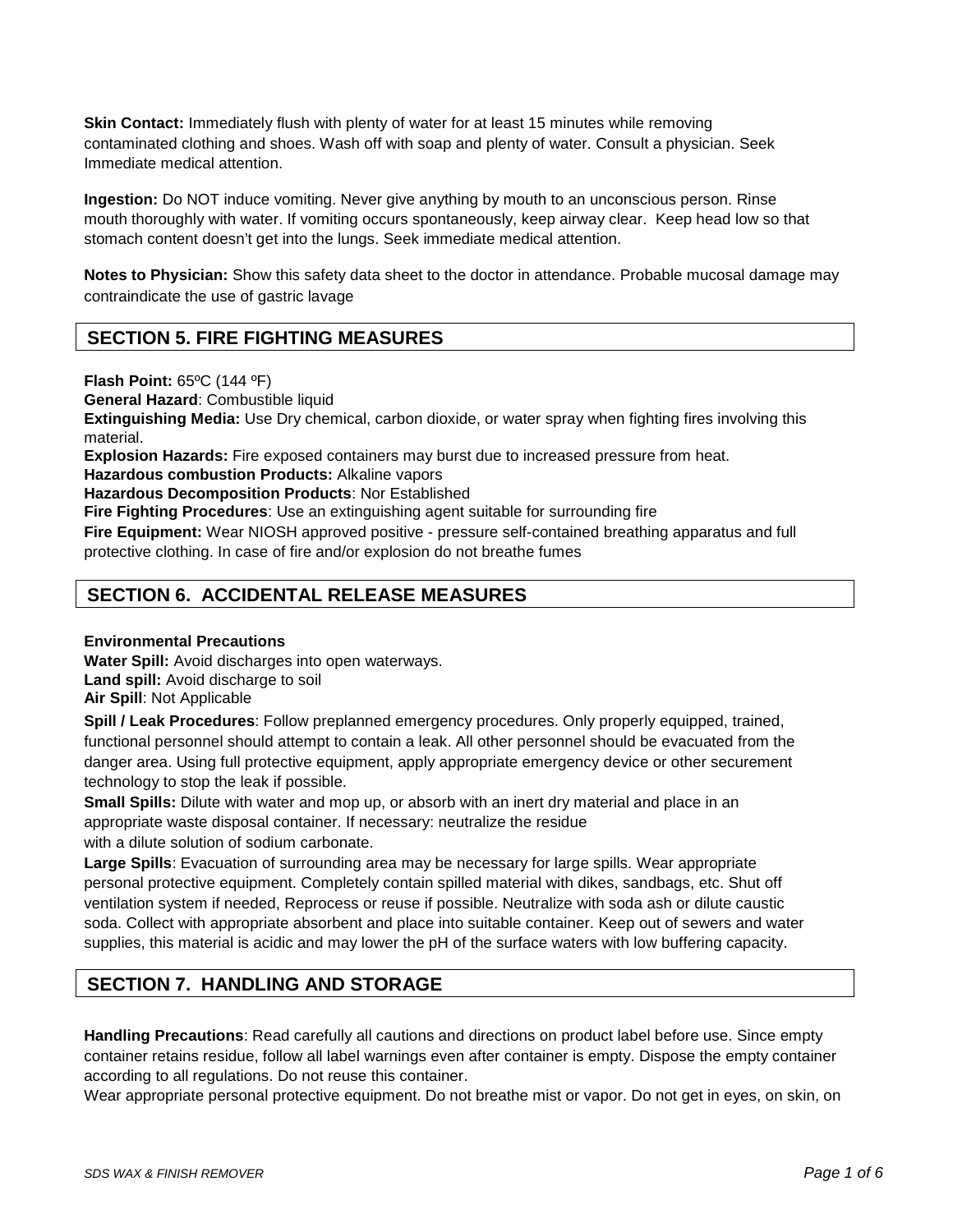clothing. Wash thoroughly after handling. Observe good industrial hygiene practices.

When mixing, slowly add acid to water to minimize heat generation and spattering. Never add water to acid. **Storage Requirements:** Keep container tightly closed when not in use. Store in closed container away from heat, spark or open flame. Protect from freezing. Keep container properly labeled. Store away from incompatible materials. Store in the upright position.

**Storage Temperature**: (40ºF) Minimum to (110ºF) Maximum **Storage Pressure**: Store at ambient atmospheric pressure

# **SECTION 8. EXPOSURE CONTROL AND PERSONAL PROTECTION**

| <b>Chemical Name / CAS</b><br>No. | <b>OSHA Exposure</b><br>Limits   | <b>ACGIH Exposure</b><br>Limits | <b>Other Exposure Limits</b>                                  |
|-----------------------------------|----------------------------------|---------------------------------|---------------------------------------------------------------|
| Water /7732-18-5                  | Not Established                  | Not Established                 | Not Established                                               |
| 2-Butoxyethanol /<br>111-76-2     | 50 ppm TWA; 240<br>mg/m3 TWA     | 20 ppm TWA                      | NIOSH: 5 ppm TWA; 24 mg/m3<br><b>TWA</b>                      |
| Ethanolamine /<br>141-43-5        | 3 ppm TWA; 6 mg/m3<br><b>TWA</b> | 6 ppm STEL 3 ppm<br><b>TWA</b>  | NIOSH: 3 ppm TWA; 8 mg/m3<br>TWA<br>6 ppm STEL; 15 mg/m3 STEL |
| <b>Supplier Trade Secret 1</b>    | Not Established                  | Not Established                 | Not Established                                               |
| <b>Supplier Trade Secret 2</b>    | Not Established                  | Not Established                 | Not Established                                               |

**Appropriate Engineering Controls:** Ensure ventilation is adequate and that air concentrations of components are controlled below quoted Workplace Exposure Standards. If inhalation risk exists: use with local ventilation or while wearing suitable mist respirator. Keep containers closed when not in use.

## **Personal protection:**

**Eye Protection:** Chemical splash googles and full face - shield. Wearing chemical goggles with a face shield is recommended to safeguard against potential eye contact, irritation, or injury. Contact lenses should not be worn. Provide an emergency eyewash station or quick drench shower in the immediate work area.

**Respiratory Protection:** A respirator is not needed under normal and intended conditions of product use **Glove Type Recommended:** Wear impermeable gloves. Gloves contaminated with product should be discarded. Promptly remove clothing that becomes soiled with products.

**Other Protection:** Complete suit protecting against chemicals. The type of protective equipment must be selected according to the concentration and amount of the dangerous substance at the specific workplace. Before reuse, thoroughly clean any clothing or protective equipment that has been contaminated by prior use. Discard any clothing or other protective equipment that cannot be decontaminated, such as gloves or shoes.

**Work / Hygienic / Maintenance Practices**: A source of clean water should be available in the work area for flushing of eyes and skin.

Wash hands thoroughly after use and before eating, drinking, or smoking. Do not eat, drink, or smoke in the area. Discard any clothing or other protective equipment that cannot be decontaminated.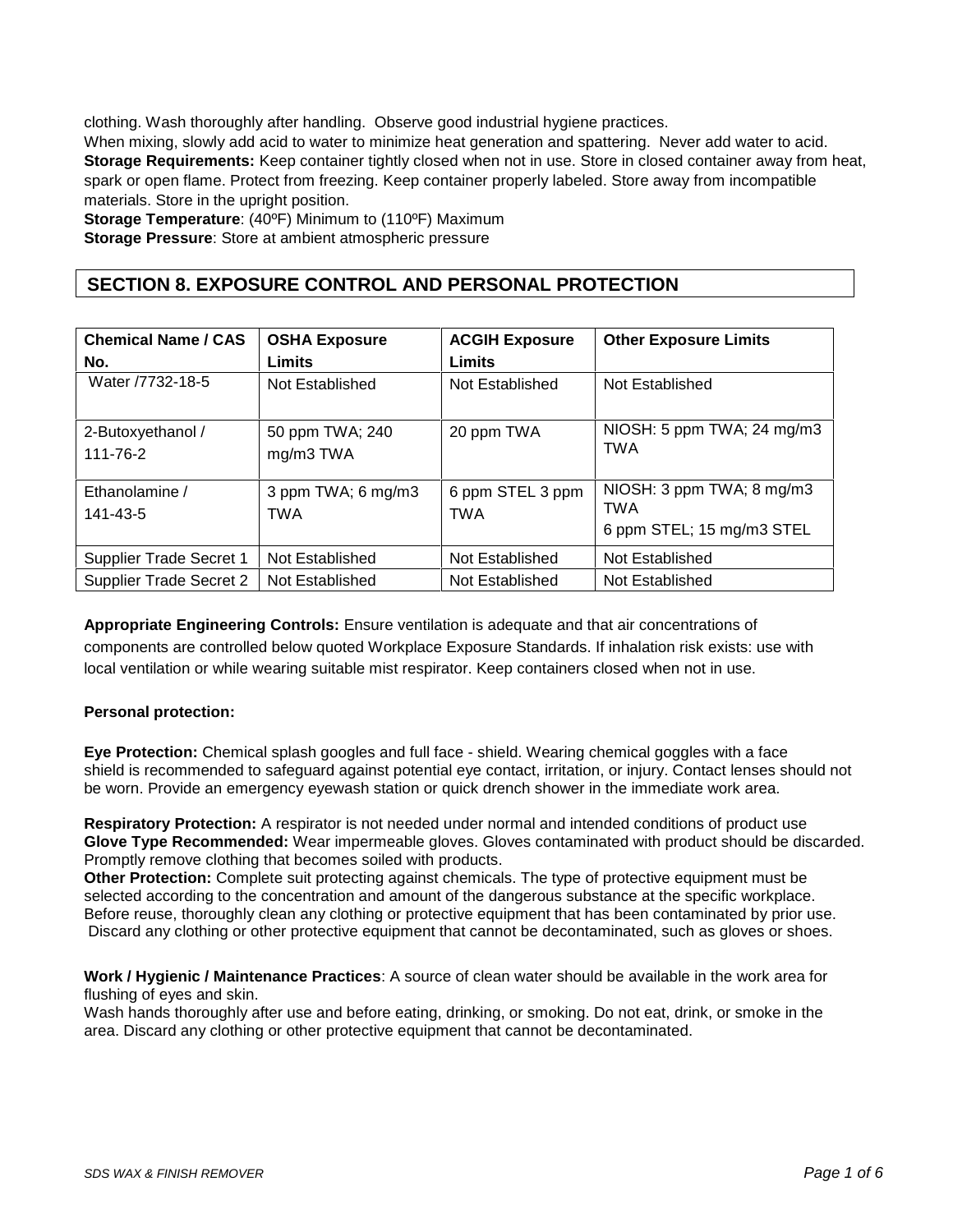# **SECTION 9. PHYSICAL AND CHEMICAL PROPERTIES**

| Appearance                                            | Colorless liquid              |
|-------------------------------------------------------|-------------------------------|
| Odor                                                  | Solvent Characteristic        |
| <b>Odor Threshold</b>                                 | Not established               |
| pH                                                    | 13 to 14                      |
| <b>Melting Point</b>                                  | Not available                 |
| <b>Boiling Point &amp; Boiling Range</b>              | 100°C (212°F)                 |
| <b>Flash point</b>                                    | 62CC (144 ºF)                 |
| Evaporation rate (water = $1$ )                       | 1                             |
| <b>Upper / Lower Flammability or Explosive Limits</b> | 1.3 to 10.6                   |
| Vapor pressure                                        | No information available      |
| <b>Vapor Density</b>                                  | No information available      |
| <b>Relative Density (Specific Gravity</b>             | $0.97 +/- .02$ @ 25°C (77 °F) |
| <b>Solubility in Water</b>                            | 100%                          |

# **SECTION 10. STABILITY AND REACTIVITY**

**Chemical stability:** Stable under recommended storage conditions.

**Possibility of hazardous reactions:** None under normal processing.

**Incompatible materials:** None known based on information supplied.

**Conditions to avoid:** Keep out of reach of children

**Hazardous decomposition products:** None known based on information supplied.

# **SECTION 11. TOXICOLOGICAL INFORMATION**

#### **Mixture Toxicity**

Oral Toxicity LD50: 1,582mg/kg Dermal Toxicity LD50: 348mg/kg Inhalation Toxicity LC50: 1,621mg/L

# **Component Toxicity**

2-Butoxyethanol

Oral LD50: 470 mg/kg (Rat) Dermal LD50: 99 mg/kg (Rabbit) Inhalation LC50: 450 ppm

(Rat)

Supplier Trade secret 1:

Oral LD50: 1,720 mg/kg (Rat) Dermal LD50: 1,000 mg/kg (Rabbit)

#### **Routes of Entry: Eyes, skin, ingestion**

No adverse health effects expected if the product is handled in an accordance with this Safety Data Sheet and the product label. Symptoms or effects that may arise if the product is mishandled and overexposure occurs are: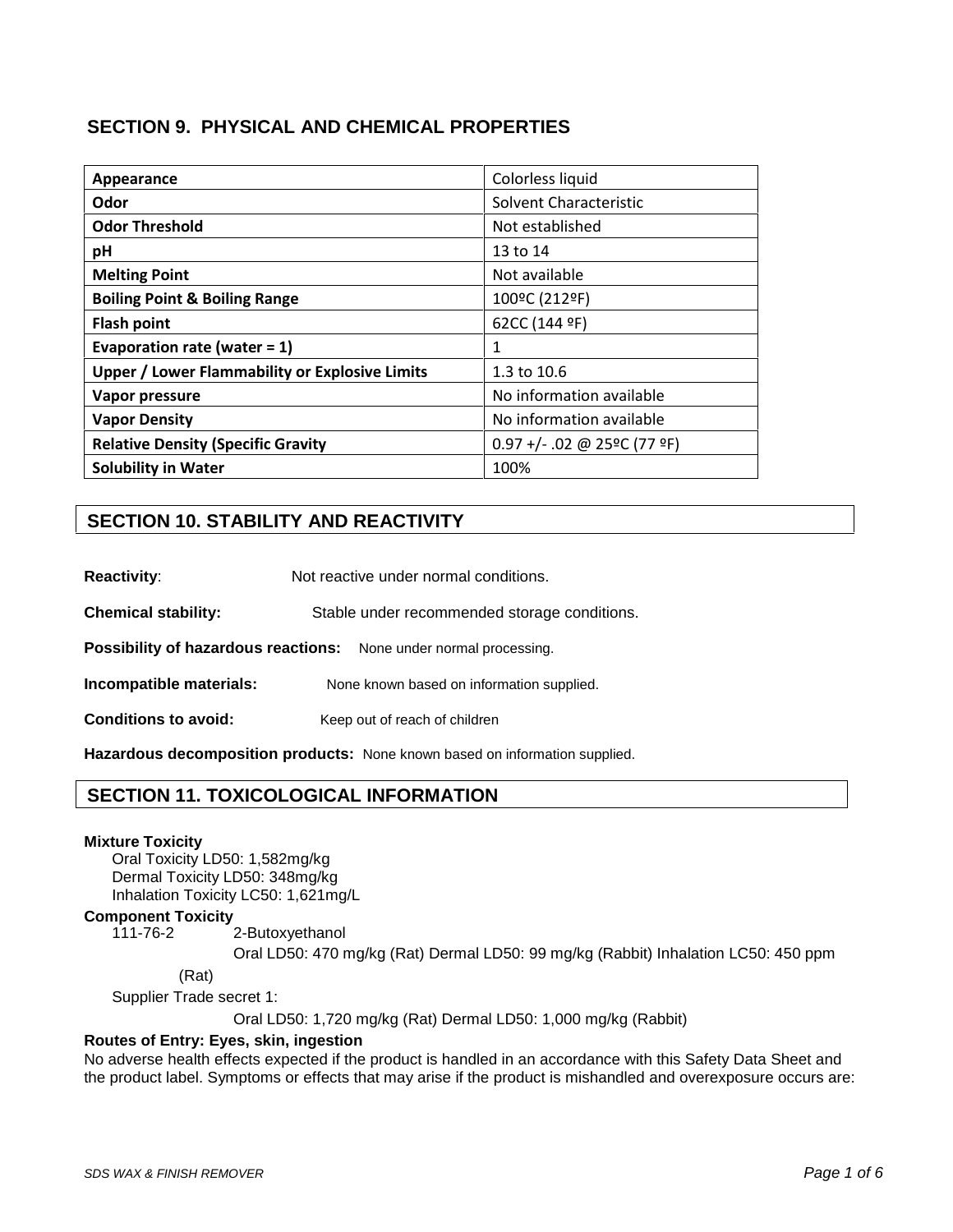**Ingestion:** Swallowing can result in nausea, vomiting, diarrhea, abdominal pain and chemical burns to the gastrointestinal tract.

**Eye Contact:** a severe eye irritant. Corrosive to eyes; contact can cause corneal burns. Contamination of eyes can result in permanent injury.

**Skin contact:** Contact with skin will result in severe irritation. Corrosive to skin - may cause skin burns.

**Inhalation:** Breathing in mists or aerosols will produce respiratory irritation.

**Chronic effects:** Not information available

#### **Condition Aggravated:**

**Inhalation:** Vapors and mist will irritate throat and respiratory system and cause coughing.

**Skin contact:** Causes skin burns.

**Eye contact:** Causes eye burns.

**Ingestion:** Harmful if swallowed. Causes digestive tract burns. Ingestion may produce burns to the lips, oral cavity, upper airway, esophagus and possibly the digestive tract.

#### **Symptoms related to the physical, chemical and toxicological characteristics:**

Contact with this material will cause burns to the skin, eyes and mucous membranes. Permanent eye damage including blindness could result.

# **SECTION 12. ECOLOGICAL INFORMATION**

Use closed systems when possible. Provide local exhaust ventilation where vapor or mist may be generated.

Avoid discharge into drains, water courses or onto the ground.

**General Ecological Information:** No data available

**Environmental data:** Not Established **Ecotoxicological Information:** No known significant effects or critical hazards noted AQUATIC TOXICITY (ACUTE): No known significant effects or critical hazards. **96 Hour LC50:** Not Established **96 Hour EC50**: Not Established **Notes**: Practically nontoxic **Component Ecotoxicity** 2-Butoxyethanol 96 Hr LC50 Lepomis macrochirus: 1490 mg/L [static]; 96 Hr LC50 Lepomis macrochirus: 2950 mg/L 48 Hr EC50 Daphnia magna: >1000 mg/L Suplier Trade Secret 1 96 Hr LC50 Pimephales promelas: 227 mg/L [flow-through]; 96 Hr LC50 Brachydanio rerio: 3684 mg/L [static]; 96 Hr LC50 Lepomis macrochirus: 300 - 1000 mg/L [static]; 96 Hr LC50 Oncorhynchus mykiss: 114 - 196 mg/L [static]; 96 Hr LC50 Oncorhynchus mykiss: >200 mg/L [flow-through] 48 Hr EC50 Daphnia magna: 65 mg/L 72 Hr EC50 Desmodesmus subspicatus: 15 mg/L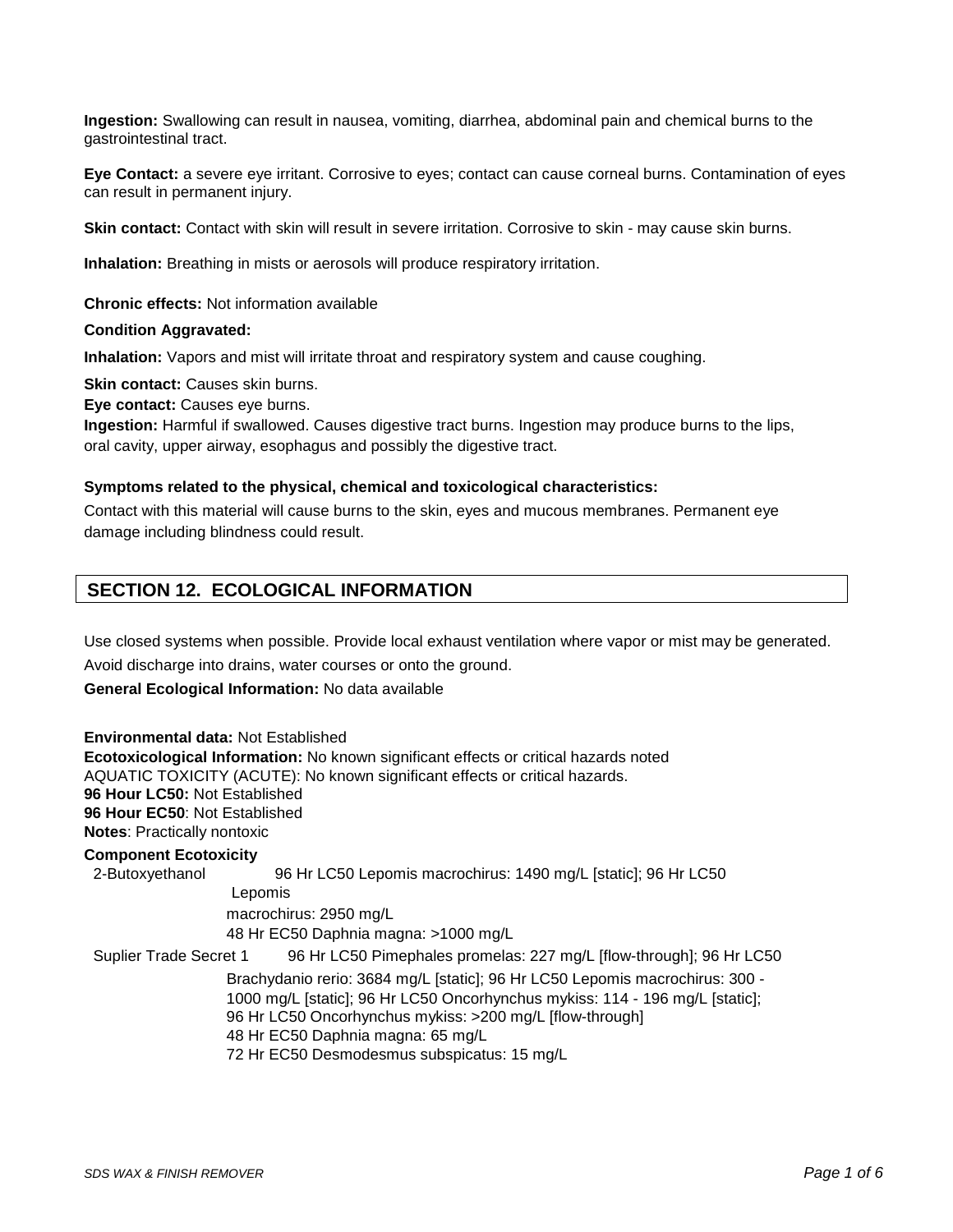# **SECTION 13. DISPOSAL CONSIDERATIONS**

**Disposal methods**: Any method in accordance with local, state and federal laws. Best method is to recycle or reuse for intended purpose. If discarded, this material and its containers should be treated as hazardous waste based

on the characteristics of ignitibility and corrosivity as defined under federal RCRA regulations (40 CFR 261). **Consult** 

local authorities for disposal into public sewer.

**Product Disposal:** Small quantities (less than 1 gallon) of used material may be flushed to sanitary sewer with copious amounts of water. Larger quantities must be disposed of by licensed disposal company.

**Empty Container:** Rinse container with clear water, Offer container for recycling, or dispose of in trash.

**RCRA/EPA Waste Information:** Ignitability, corrosive

**RCRA HAZARD CLASS:** Not yet determined

# **SECTION 14. TRANSPORT INFORMATION**

|                               | <b>DOT Classification</b> | <b>IMDG/IMO Classification</b> |
|-------------------------------|---------------------------|--------------------------------|
| <b>UN Number</b>              | N/A                       | N/A                            |
| Proper shipping name          | Not regulated             | Not regulated                  |
| <b>Transport hazard class</b> | N/A                       | N/A                            |
| Packaging group               | N/A                       | N/A                            |

# **15. REGULATORY INFORMATION**

#### **OSHA HAZARD COMMUNICATION RULE, 29 CFR 1910.1200**:

The Occupational Safety and Health Administration requires Safety Data Sheets to provide any hazards that may be associated with the product and make this information available in the workplace. Since the use pattern and exposure in the workplace are generally not consistent with those experienced by consumers, this SDS may contain additional health hazard information not pertinent to consumer use.

**US TSCA INVENTORY STATUS** All chemicals used in this product are either listed on or exempt from the TSCA Inventory.

**CANADA DSL STATUS** All chemicals used in this product are either listed or exempt.

**SARA 302 COMPONENTS** No chemicals used in this product are reportable under SARA Title III, Section 302. **SARA 311/312 HAZARDOUS CHEMICALS**

**Acute Health Hazard Yes**

**Chronic Health Hazard No**